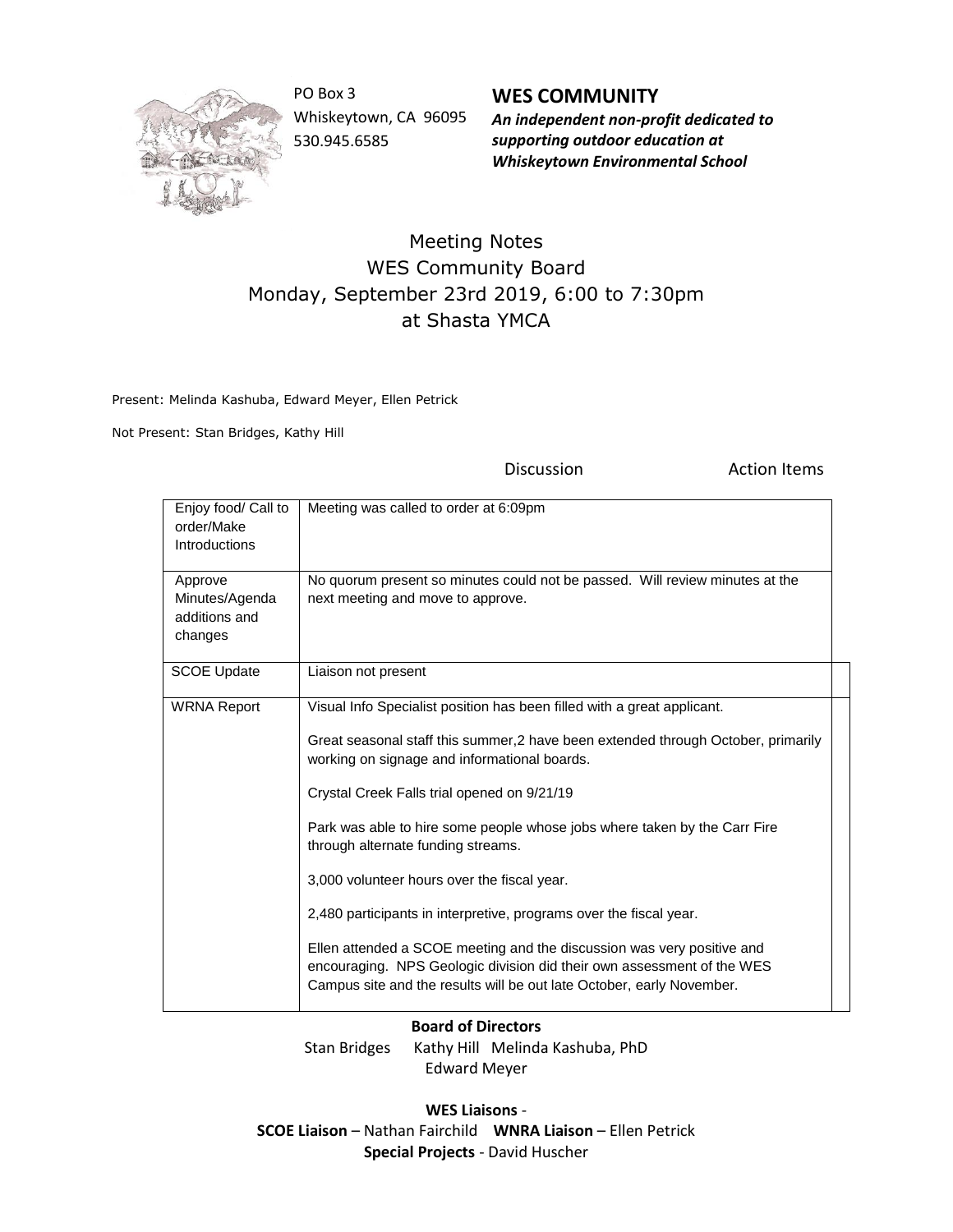| <b>Treasurers Report</b>                   | Current Balance \$5,137.44                                                                                                                                                                                                                                                                                        |  |
|--------------------------------------------|-------------------------------------------------------------------------------------------------------------------------------------------------------------------------------------------------------------------------------------------------------------------------------------------------------------------|--|
|                                            | Income:                                                                                                                                                                                                                                                                                                           |  |
|                                            | Since last meeting that includes deposits from donations and sales at 8/3/19 event.                                                                                                                                                                                                                               |  |
|                                            | Also deposited was an unexpected check for \$1,200 from JCPenny. Attached<br>below is pdf information from the CyberGrants site that distributed this donation, in<br>case your curiosity is peaked.                                                                                                              |  |
|                                            | <b>Expenses and Reports:</b>                                                                                                                                                                                                                                                                                      |  |
|                                            | rent paid for storage, \$75                                                                                                                                                                                                                                                                                       |  |
|                                            | paid registration for North State Giving Tuesday, \$52.93                                                                                                                                                                                                                                                         |  |
|                                            | by October 1st the website needs                                                                                                                                                                                                                                                                                  |  |
|                                            | - pdf of approved budget                                                                                                                                                                                                                                                                                          |  |
|                                            | - pdf of board membership                                                                                                                                                                                                                                                                                         |  |
|                                            | - update in section "more about us"                                                                                                                                                                                                                                                                               |  |
|                                            | paid \$20 and sent new registration for 2019/2020 to DOJ Charitable Raffle Office,<br>due Sept. 1st.                                                                                                                                                                                                              |  |
|                                            | report due October 1st.                                                                                                                                                                                                                                                                                           |  |
|                                            | paid \$20 and sent form SI-100 to Secretary of State, Business Programs Division.                                                                                                                                                                                                                                 |  |
|                                            | this is due every 2 years by September 1st, a "Statement of Information", I guess<br>to show we are still going strong.                                                                                                                                                                                           |  |
|                                            | \$1,200.00 check from Charities Aid Foundation of America c/o CyberGrants came<br>in the mail as a surprise. Kathy and Melinda researched the organization and<br>found them to be a legitimate outfit that acts as a sort of clearing house for<br>corporate philanthropy, matching donors to charitable groups. |  |
| On-going<br><b>Business</b>                |                                                                                                                                                                                                                                                                                                                   |  |
| YMCA 2020 Room<br>Rental                   | New procedure for 2020, all of next year's dates are secured. New procedure<br>involves the signing of a simple contract, which Melinda did and a copy was put in<br>the records.                                                                                                                                 |  |
| Giving Tuesday                             | Application due Tuesday Oct 1, 2019. Kathy is hard at work on putting together<br>financial paperwork                                                                                                                                                                                                             |  |
| <b>Turtle Bay Field</b><br>Trip Open House | Thursday Oct 3, 2019 4-6pm. Nathan, Melinda, and Kristin Schraeder will all be in<br>attendance.                                                                                                                                                                                                                  |  |
| Friends of<br>Whiskeytown<br>Meeting       | Lost a lot of records in a computer crash, which provided a reminder that we<br>should all be backing up our WES Com specific files and documentation.<br>Group is utilizing funds from the Redding Rancheria Grant to purchase supplies for                                                                      |  |